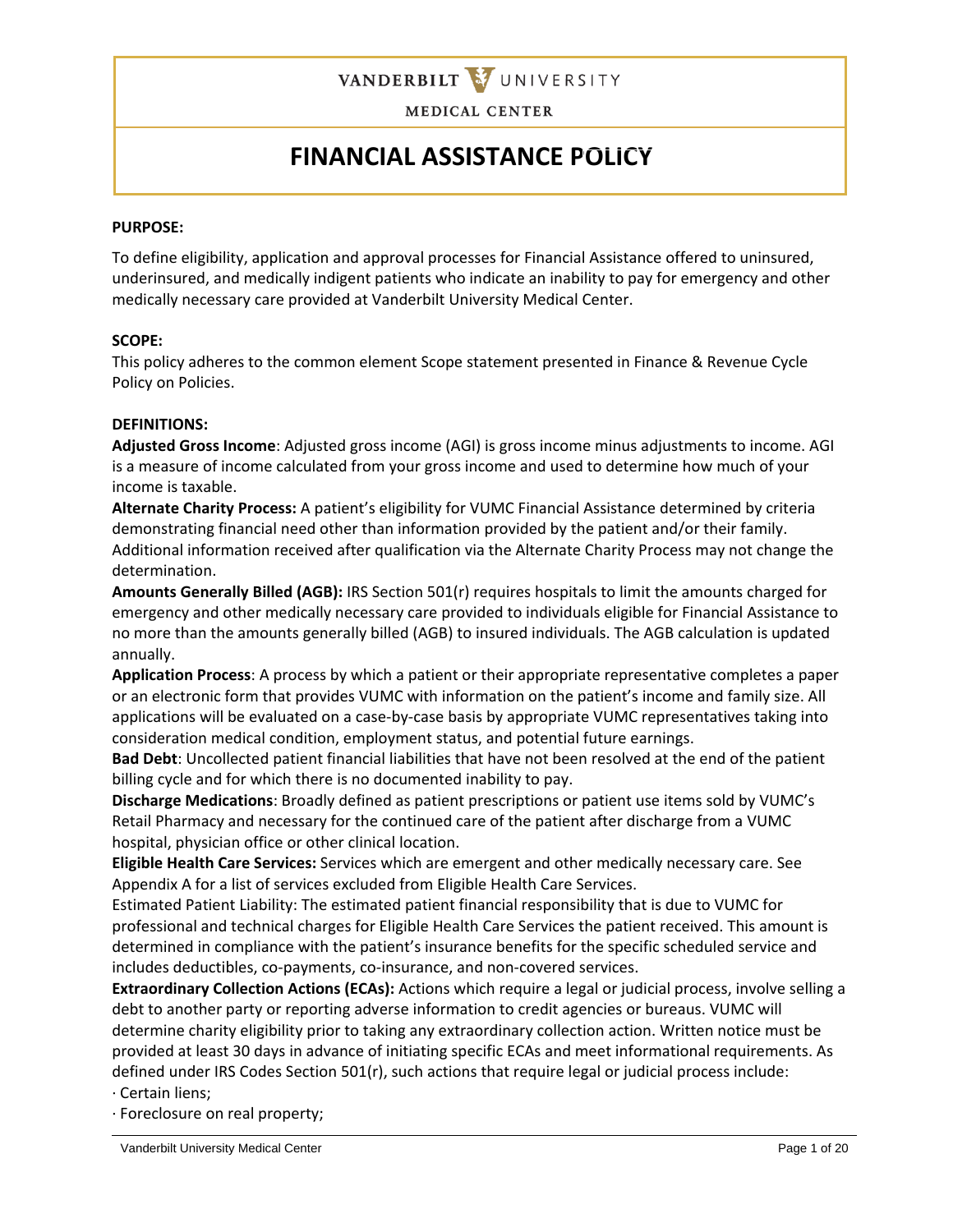

# **FINANCIAL ASSISTANCE POLICY**

· Attachment or seizure of a bank account or other personal property;

- · Commencement of a civil action against an individual;
- · Actions that cause an individual's arrest;
- · Actions that cause an individual to be subject to body attachment; and,

· Wage garnishment.

**External Screening Process:** A process to determine if a patient qualifies for VUMC Financial Assistance that does not involve completing a Financial Assistance application. The screening process may be in person or on the telephone and utilizes an external vendor to review a Patient's family size and household income to assess financial need.

**Family**: The patient, the patient's married or common-law spouse (regardless of whether s/he lives in the home) and all the patient's children (natural or adoptive) under the age of eighteen (18) who live at home. If the patient is under the age of 18, "Family" includes the patient, his or her natural or adoptive parents (regardless of whether they live in the home), and the parent's other children (natural or adoptive) under the age of 18.

**Financial Assistance or Financial Assistance Discounts**: Discounts or elimination of payment for health care services provided to eligible patients with documented and verified financial need. Financial Assistance Discounts provided under this policy include:

· Financial Assistance: Discounts provided to patients for medical bills based on income guidelines; and,

· Catastrophic Financial Assistance: Discount provided to patients when VUMC unreimbursed eligible medical expenses incurred in a one-year period exceed their annual household income.

**Financial Assistance Application Period**: The period that begins the date of delivery of Eligible Health Services and extends 240 days after the date VUMC (or its agent) provides the first post-discharge billing statement to the patient (or their appropriate representative) for such Eligible Health Care Services, extended as determined by VUMC as necessary: (a) for thirty (30) days to allow VUMC to provide notice of its intent to take ECAs, if not already provided; or (b) for any reasonable period determined by VUMC during which the patient or their appropriate representative (i) can complete any incomplete Financial Assistance Application started during the 240-day period, or (ii) apply for more generous Financial Assistance if the External Screening Process has resulted in application of less than the most generous Financial Assistance.

**Financial Counselor**: VUMC representatives responsible for assessing a patient's liability, identifying and assisting with public funding options (Medicare, Medicaid, etc.), determining if patient is eligible for Financial Assistance, and establishing payment plans.

**Federal Poverty Guidelines (FPG)**: Federal Poverty Guidelines published annually by the U.S. Department of Health and Human Services and in effect at the date(s) of service for which Financial Assistance may be available.

**Look-Back Method:** The methodology specified by IRS Code Section 501(r) and selected by VUMC to determine AGB. A hospital facility determining AGB under the Look-Back method may use claims for all medical care allowed during a prior 12-month period for the calculation of AGB.

**Period of Eligibility:** The period of time that begins on the earliest date of delivery of Eligible Health Services for which there is an unpaid balance for which the patient is personally responsible until six months after the discount approval date.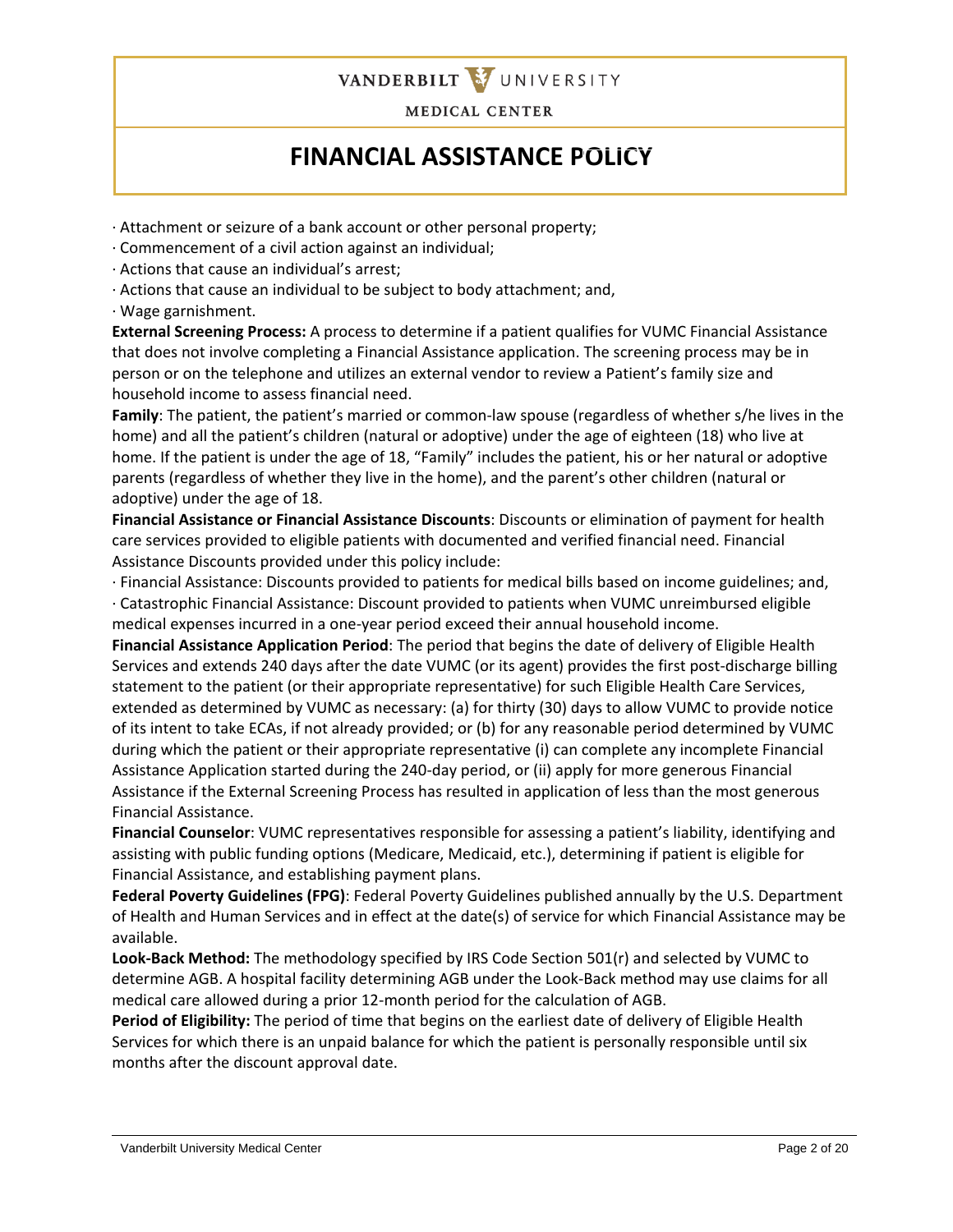

# **FINANCIAL ASSISTANCE POLICY**

**Private Pay:** Patient identified as having no insurance coverage or opting out of their insurance coverage for specific services/events. This does not include patients with Faith-Based coverage as identified by the Affordable Care Act.

**Professional Charges**: Health care provider charges generated from a patient's visit to a healthcare facility. Examples of healthcare providers are Medical Doctors, advanced practice nurses, anesthesiologists, dentists, etc.

**Retail Pharmacy**: A VUMC-contracted pharmacy licensed as a retail pharmacy by the State of Tennessee to sell or distribute medications to patients. The provision of medications from a retail location is a separate, point-of-sale patient transaction subject to its own billing process separate and apart from a clinic visit or hospital encounter.

**Technical Charges**: Charges generated from a patient's visit to a hospital or hospital designated facility. The hospital bill lists the services a patient received such as procedures, visits, tests, medicines and supplies.

**Underinsured**: Insured patients who receive Eligible Health Care Services that are determined to be noncovered services or to have limited benefit coverage by the Payor . This Excludes patients with health care sharing ministries as defined in the Affordable Care Act. This does not apply to disease specific or defined benefit plans as these are not considered health care insurance coverage plans. **Uninsured:** Patients identified as having no insurance coverage.

Health Care Sharing Ministries (HCSM): Non-insurance entities in which members share a common set of ethical or religious beliefs and share medical expenses among members in accordance with those beliefs. The Affordable Care Act's rules regarding HCSMs are outlined in Section 1501/5000A(d)(2)(B) of the ACA. **Vanderbilt University Medical Center (VUMC) or Vanderbilt Health**: See the definition in the Finance & Revenue Cycle Policy on Policies.

### **POLICY:**

- I. Introduction
- II. Eligibility Criteria
- III. Basis for Calculating Patient Charges and Amounts Generally Billed
- IV. Method for Applying for Financial Assistance
- V. Actions that may be taken in the event of nonpayment
- VI. Use of Extraordinary Collection Actions
- VII. Eligibility information obtained from other sources
- VIII. Other Information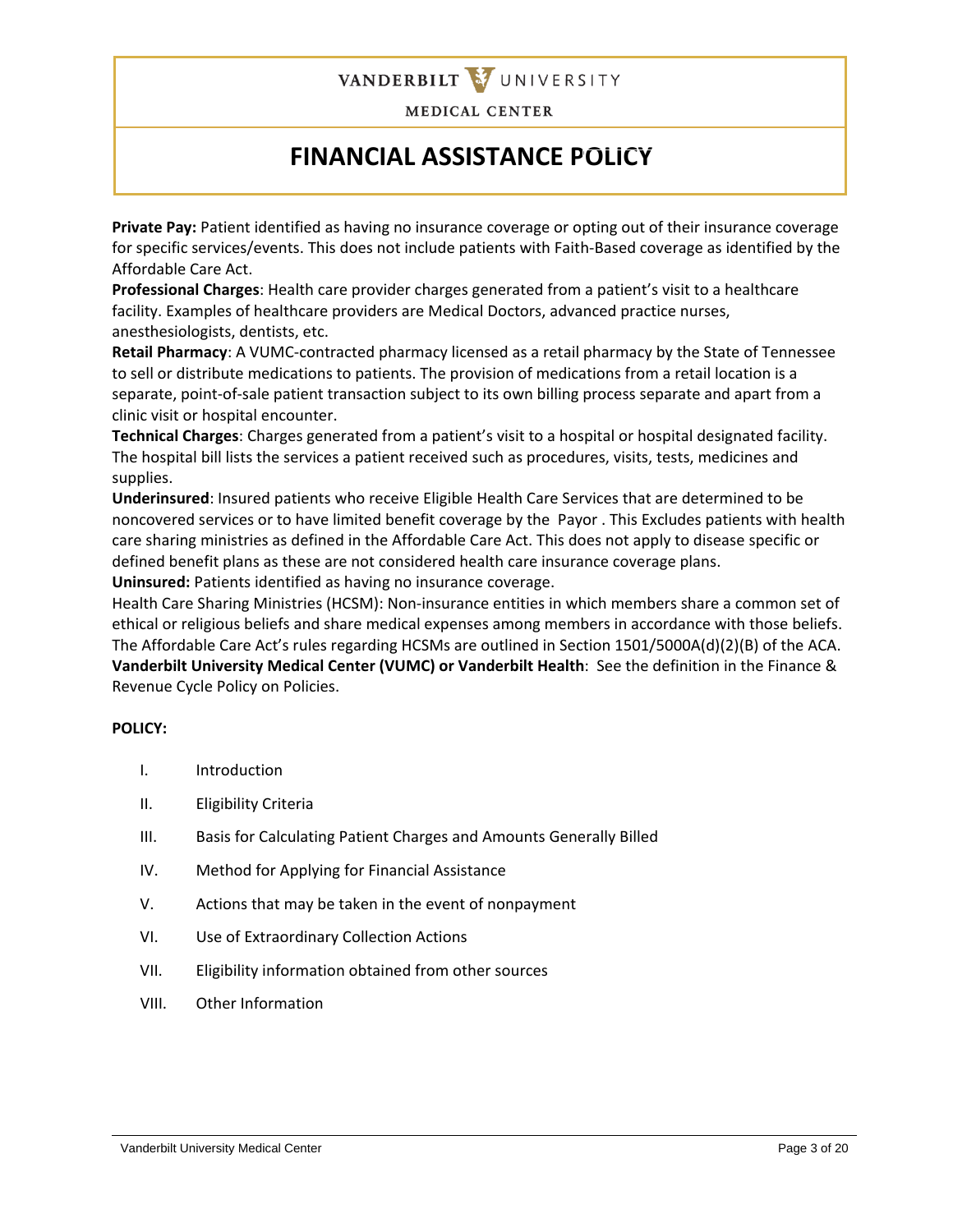

### **FINANCIAL ASSISTANCE POLICY**

#### **I. Introduction**

VUMC is committed to provide Eligible Health Care Services regardless of a patient's ability to pay. Patients who demonstrate an inability to pay and who meet this policy's financial criteria for qualification will be covered under the Financial Assistance Policy. Patients are informed of VUMC's Financial Assistance Policy primarily through the VUMC website, Financial Counselors, Admitting and ED Registration staff, Patient Financial Services Customer Service, signage, and brochures distributed in VUMC clinic and hospital locations. The website information is listed on all billing statements with a link to a plain language summary of this policy. For patients without internet access, this policy is available when calling VUMC Patient Financial Services. These communications are available in English, Spanish, and Arabic.

This policy applies to Vanderbilt Medical Group, and any VUMC-employed providers of emergency and other medically necessary care in VUMC facilities. A list of providers of emergency and other medically necessary care not covered by the Financial Assistance Policy can be found at

[https://www.vanderbilthealth.com/financialassistance/.](https://www.vanderbilthealth.com/financialassistance/) This list specifies which providers or groups of providers delivering care within VUMC facilities are covered by Financial Assistance Policy and which are not.

#### **II. Eligibility Criteria**

VUMC utilizes four possible methods for determining if an uninsured or underinsured patient is eligible for Financial Assistance. The first is participation in state assistance programs (Medicaid). Patients who are eligible for TennCare or other state Medicaid programs are automatically qualified for a 100% discount (see Appendix B) without further investigation. The remaining processes available for determining eligibility for charity are an Application Process, an External Screening Process, and an Alternate Charity Process.

In the Application Process, patients complete an electronic or paper form and provide documentation to support the patient's income and family size (see Appendix C for application). VUMC may also supplement the application with data received in the External Screening Process to validate information received in the Application Process. Uninsured patients with balances above \$250K will be proactively contacted by VUMC within 45-days of the first statement to attempt to get a long form application.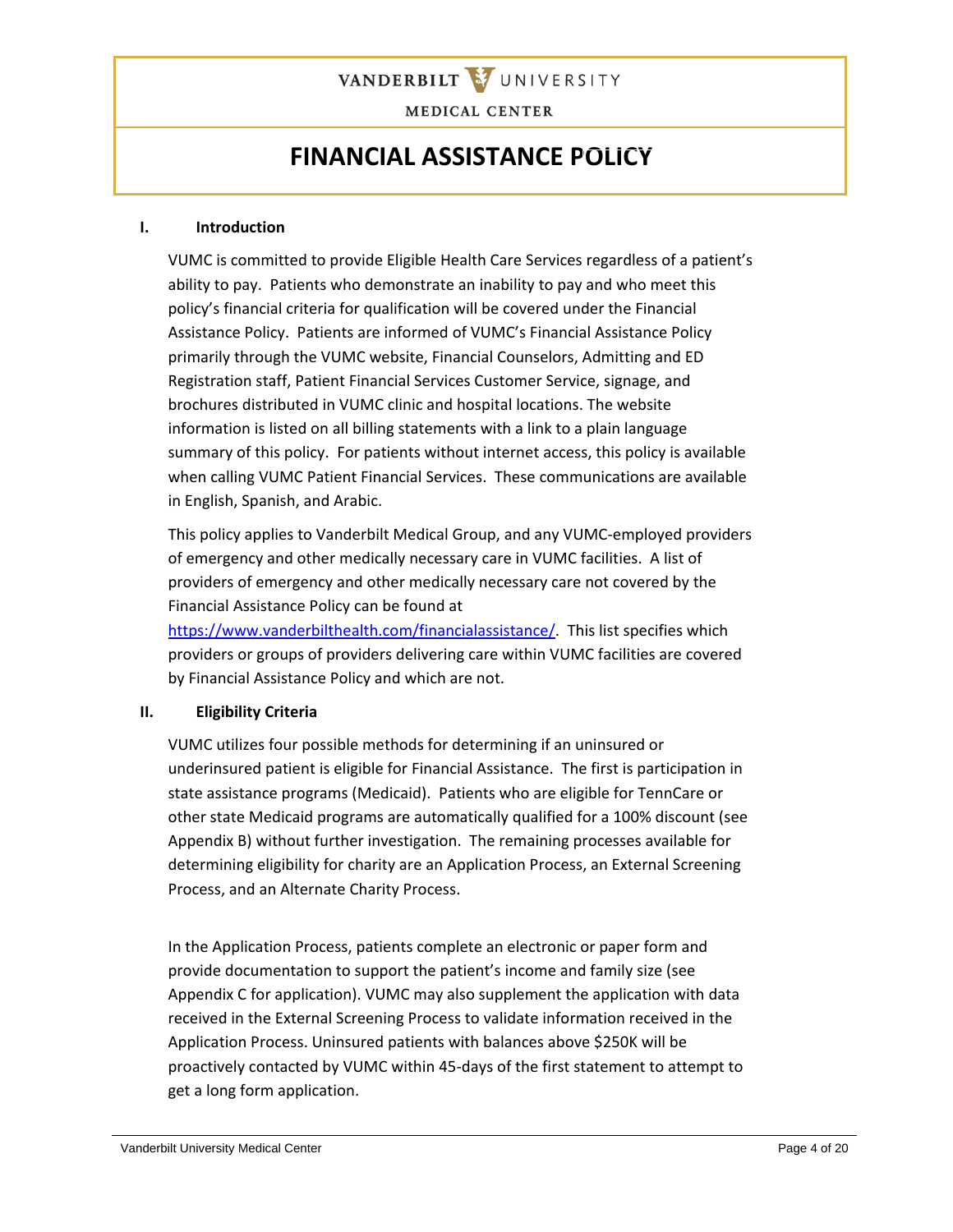

### **FINANCIAL ASSISTANCE POLICY**

VUMC uses an External Screening Process to determine estimated income and family size for the purpose of determining charity care eligibility and potential discount amounts. The External Screening Process provides a systematic method to grant financial assistance to patients with appropriate financial needs by providing VUMC with an estimated income and family size for the patient. FAP-eligible patients under the External Screening Process are provided discounts as described in Appendix B for eligible services for retrospective dates and subsequent visits for six months. The model's rule set is designed to assess each patient to the same standards. The External Screening Process enables VUMC to assess whether a patient is characteristic of other patients who have historically qualified for financial assistance under the Application Process. Uninsured patients may be screened through the External Screening Process at any time to determine financial assistance eligibility. Underinsured patients will be screened through the External Screening Process after 120-days without payment or initiating a financial assistance application to determine financial assistance eligibility. VUMC provides patient name, address, social security number (SSN), date of birth (DOB), and phone number to the vendor as part of this determination process.

The Alternate Charity Process is for instances when a patient is NOT Medicaid eligible but appears eligible for charity care discounts, but there is no financial assistance form on file because the patient cannot provide the routine documentation required to approve a traditional financial assistance application. FAP-eligibility may be determined on the basis of individual life circumstances, as provided by the patient, that may include but not limited to:

- 1. State-funded prescription programs;
- 2. Homeless or received care from a homeless clinic;
- 3. Participation in Women, Infants and Children programs (WIC);
- 4. Food stamp eligibility;
- 5. Subsidized school lunch program eligibility;

6. Eligibility for other state or local assistance programs that are unfunded (e.g., TennCare spend-down);

7. Low income/subsidized housing is provided as a valid address;

- 8. Patient is deceased with no known estate; and
- 9. Patient/Guarantor provides a current Chapter 7 or Chapter 13 Bankruptcy Discharge notice.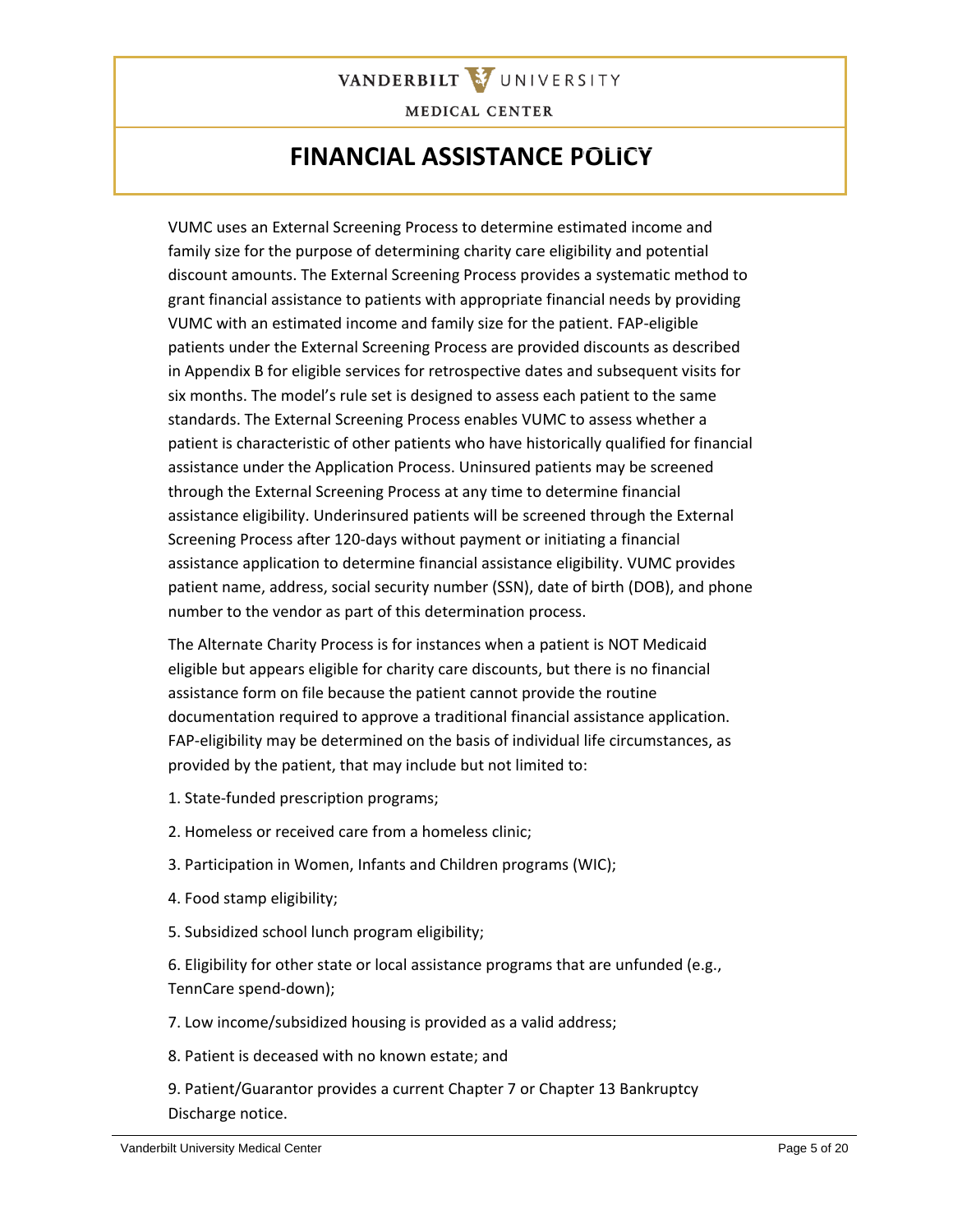

### **FINANCIAL ASSISTANCE POLICY**

FAP-eligible patients under the Alternate Charity Process are automatically qualified for a 100% discount (see Appendix B) without further investigation.

The Alternate Charity Process may be used at any point prior to or after the 120-day period. Discounts will be applied to medically necessary patient accounts, professional and technical. Subsequent eligible services for six months following the discount approval date will also receive the same discount. After six months, the patient must be reprocessed for financial assistance eligibility.

The qualification for Financial Assistance will be based on only on the combination of family size and the annual adjusted gross income of the patient (or patient's household if filing jointly) for the most recent year available based on either the most recently filed tax returns, income data received in the External Screening Process, or from the most current documents noted below. Calculation of annual adjusted gross income and family size are based on information taken from recent family tax returns and must be provided to verify income and family size.

If an applicant does not have current tax returns or if no information is received in the External Screening Process, VUMC may accept W9, 1099, food stamp adjudication letters, disability award letters, other official government documentation of income, three months of pay stubs, or bank statements for one year.

To meet the income requirements, the adjusted gross income of the patient (or the patient's household) for the current or prior year may not exceed 2.5 times the Federal Poverty Guideline (FPG). For patients with adjusted gross income of less than or equal to 2.25 times the FPG, a 100% Financial Assistance Discount will be applied to Estimated Patient Liability. For patients with adjusted gross income above 2.25 times but less than or equal to 2.5 times FPG for the most recent year, an 85% discount will be applied to Estimated Patient Liability in percentage increments based upon income and family size. See Appendix B.

If the adjusted gross income of the patient exceeds 2.5 times FPG, the patient may still be eligible for Catastrophic Financial Assistance if the patient's un-reimbursed medical expenses at VUMC during a one-year period exceed 100% of the responsible party's annual household income as described in the Patient Discount Policy. See Appendix E.

Please refer to Appendix B for current discount amounts provided relative to the most current year available Federal Poverty Guidelines.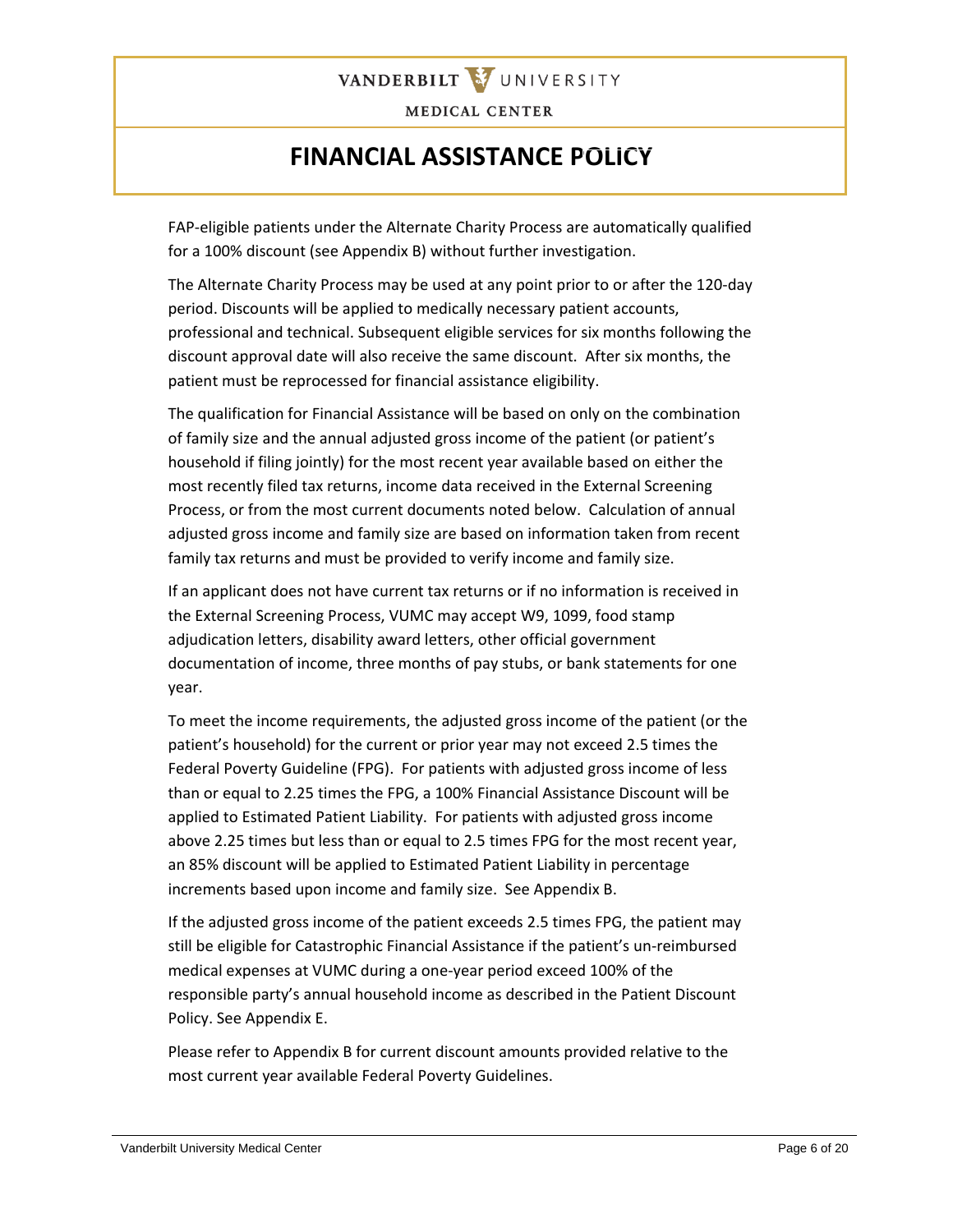

### **FINANCIAL ASSISTANCE POLICY**

Patients should be closely monitored for the existence of charity status as soon as its practical. As soon as the need is observed the patient should be informed of the financial assistance program and encouraged to complete the application. Patients should be encouraged to complete the application within one hundred twenty (120) days from the date VUMC sends the first "post discharge" billing statement. Extraordinary Collection Actions will not be taken by VUMC during this window. If the patient begins the Application or External Screening Process during the 120-day period but cannot complete this Application Process, the patient will be provided at least another 120-days after the date of application to complete the Application Process before Extraordinary Collection Actions are taken by VUMC. The Alternate Charity Process may be used at any point prior to or after the 120-day period.

Discounts will be applied to medically necessary patient accounts, professional and technical. Subsequent eligible services for six months following the discount approval date will also receive the same discount. After six months, the patient must be reprocessed for financial assistance eligibility.

### **III. Basis for Calculating Patient Charges and Amounts Generally Billed (AGB)**

Patients who meet the VUMC eligibility criteria defined in this policy will not be charged more for emergency or other medically necessary care than the amount generally billed (AGB) to individuals who have insurance covering such care. However, all uninsured patients receiving eligible healthcare services will be provided an Uninsured Patient Discount prior to the first billing statement. This Uninsured Patient Discount is provided without consideration of patient financial status. This Uninsured Patient Discount may be ultimately classified as a Financial Assistance Discount if the patient meets the income-based criteria identified through either the External Screening Process or traditional Application Process. In accordance with the Tennessee regulations, uninsured patients are not to pay for services in an amount that exceeds one hundred seventy-five percent (175%) of the cost for the services provided (calculated using the cost to charge ratio in the most recent joint annual report). Please see Patients Discounts Policy RC 3.7 for details regarding the uninsured discount.

In accordance with Internal Revenue Code Section 501(r) requirements, VUMC calculates four separate AGB percentages for the following facilities: 1) VUMC with the exception of VWCH, VTHH, and VBCH; 2) VWCH; 3) VTHH; and 4) VBCH. For the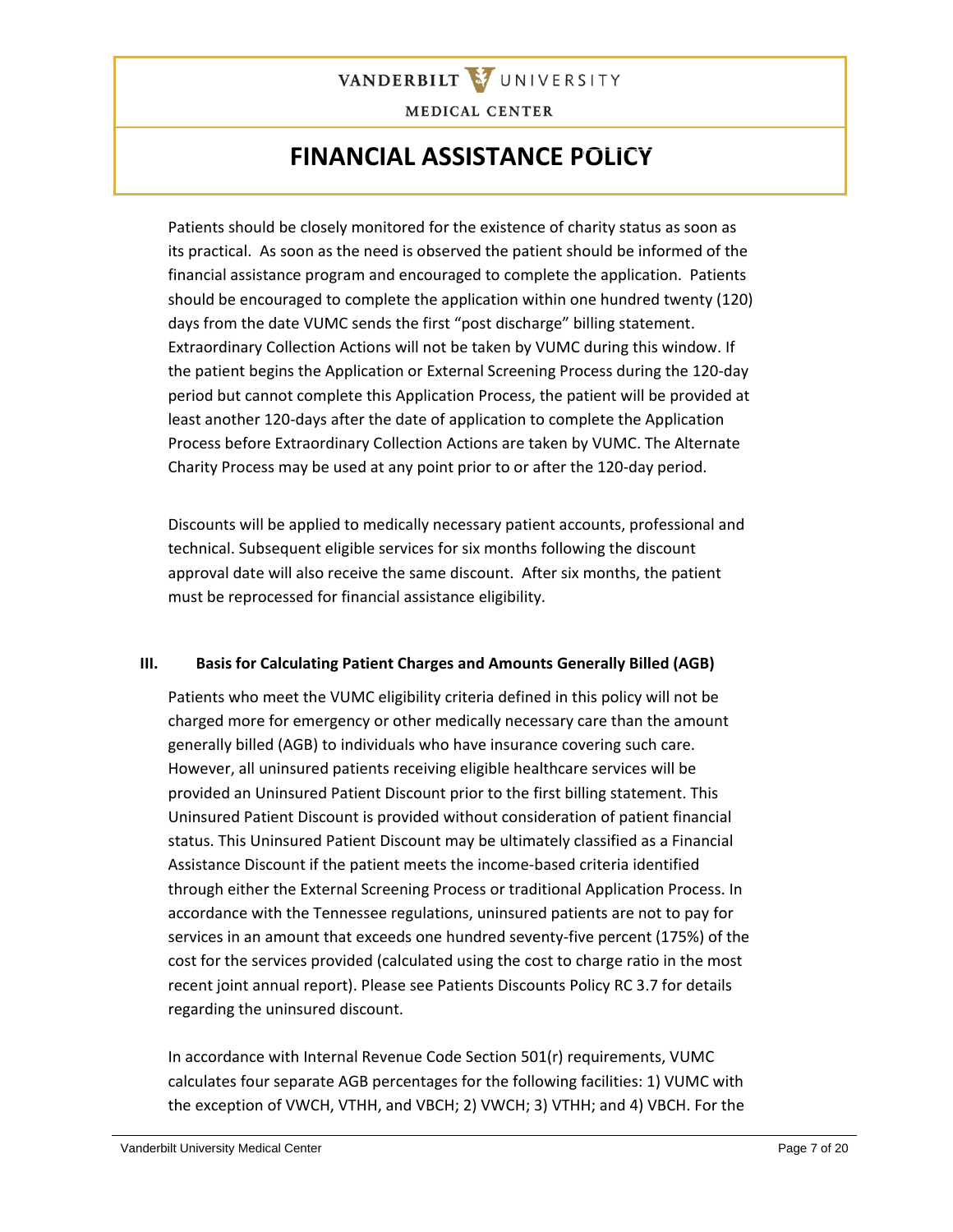

### **FINANCIAL ASSISTANCE POLICY**

calculation of all AGB percentages, VUMC utilizes the "Look Back Method" to determine the AGB percentage based on claims from the prior 12-month period. The AGB percentages are determined by using the calculated expected reimbursement from all claims allowed by Medicare fee-for-service and all private health insurers and dividing that total reimbursement by total charges for the same claims. The resulting percentages represent the AGB for Medicare and private insurers. VUMC includes hospital and physician claims which occur in both the hospital and hospital-based clinic settings in the AGB calculation. VUMC removes from the calculation all claims 100% denied by the applicable insurers and claims which are in a credit balance status. The AGB percentages are then updated annually based on the analysis described above. Please see Appendix F for the current AGB percentages.

#### **IV. Method for Applying for Financial Assistance**

Patients may obtain Financial Assistance applications via the following website <https://www.vanderbilthealth.com/information/financial-assistance>

or by contacting customer service at (615) 936-0910.

Revenue Cycle-Office of Finance

3841 Green Hills Village Drive, Suite 200

Patients may also obtain Financial Assistance applications by contacting VUMC inpatient registration locations:

Inpatient locations:

VUMC Admitting 1107

1211 Medical Center Drive

Nashville, TN 37232

615-322-5000

### MCJCHV Business Center, 1st floor

2200 Children's Way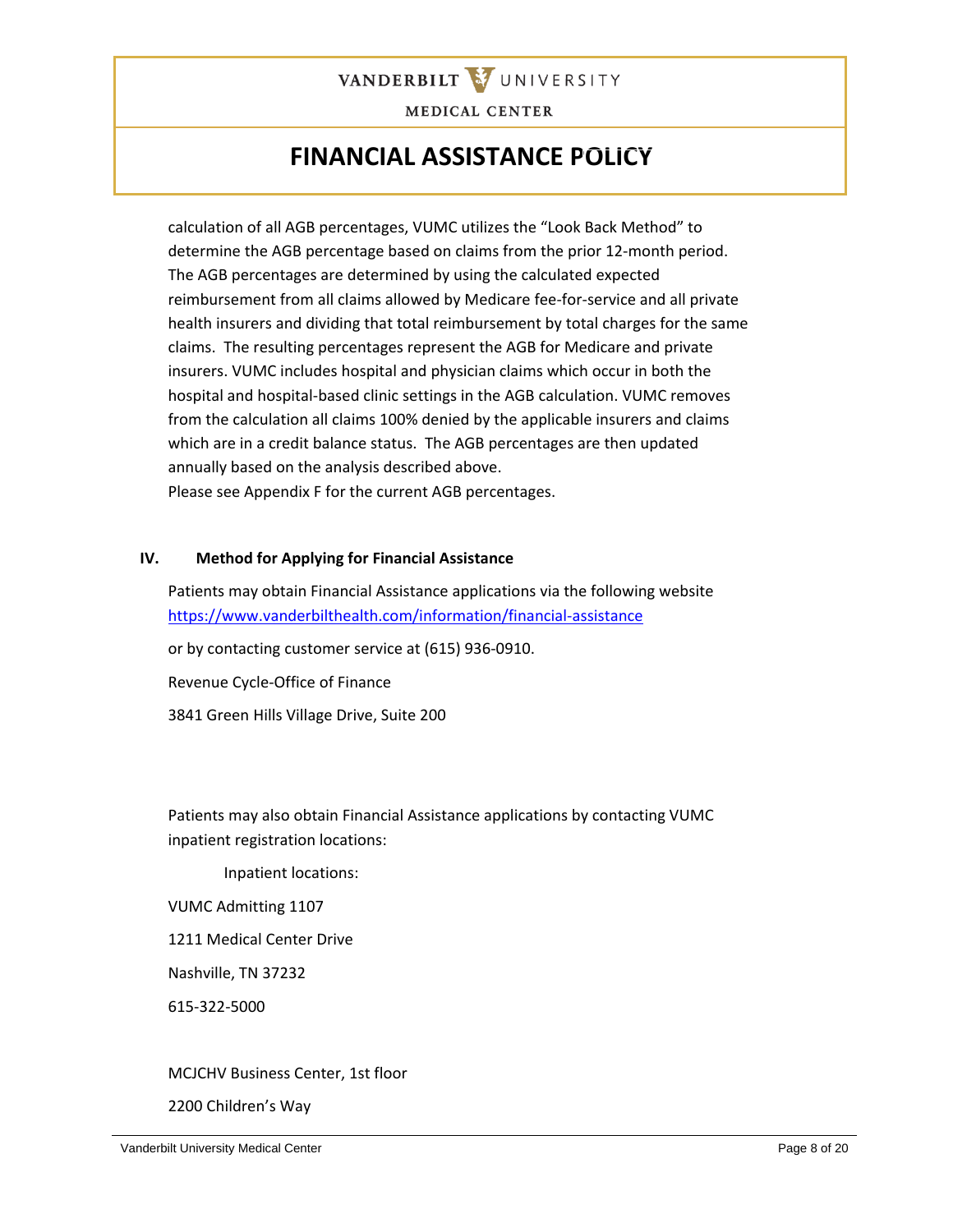

### **FINANCIAL ASSISTANCE POLICY**

Nashville, TN 37232

615-936-1000

Vanderbilt Wilson County Hospital (VWCH)

1411 Baddour Parkway

Lebanon, TN 37087

615-444-8262

Vanderbilt Tullahoma-Harton Hospital (VTHH)

1801 N Jackson St

Tullahoma, TN 37388

931-393-7803

Vanderbilt Bedford Hospital (VBCH)

2835 US-231

Shelbyville, TN 37160

931-685-5433

Completed applications should be mailed to the address at the bottom of the Financial Assistance application.

Program eligibility determinations are normally completed within thirty (30) business days after receipt.

The Financial Assistance Policy applies to Vanderbilt Medical Group, and any VUMCemployed providers of emergency and other medically necessary care in VUMC facilities. A list of providers of emergency and other medically necessary care that are covered and those that are not covered by the Financial Assistance Policy can be found at [https://www.vanderbilthealth.com/financialassistance/.](https://www.vanderbilthealth.com/financialassistance/)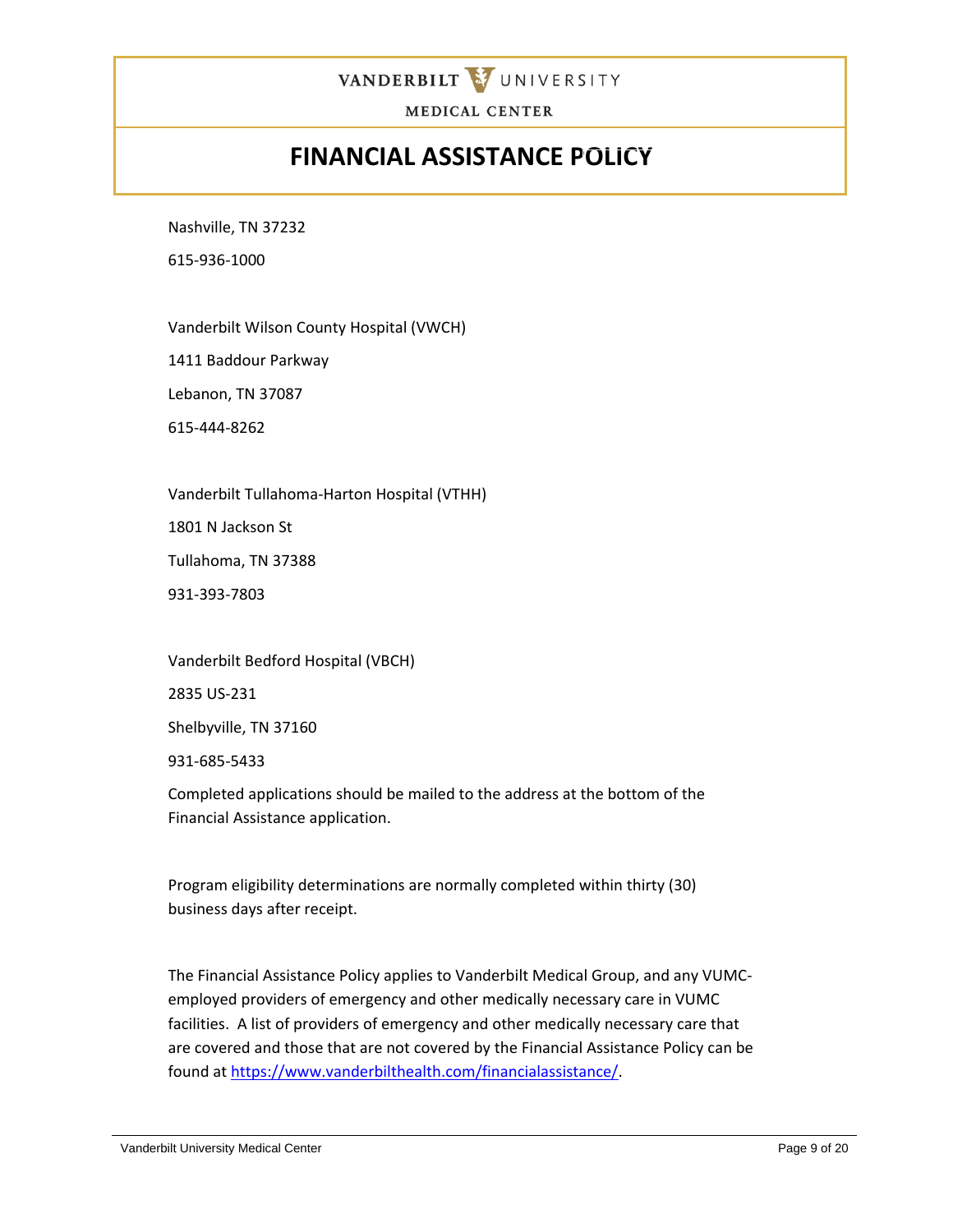

## **FINANCIAL ASSISTANCE POLICY**

### **V. Actions that may be Taken in the Event of Nonpayment**

Patients will receive monthly bill(s) for amounts greater than \$5 that VUMC determines are their responsibility, after any insurance plan payments have been applied.

Patients will receive billing statements or phone calls during a one hundred twenty (120) day period reminding them of their bill(s). During this period, patients will be expected to pay their bill(s) in full, establish a payment plan, or apply for Financial Assistance.

### **VI. Use of Extraordinary Collection Actions (ECAs)**

VUMC strives to assist all patients prior to enlisting the assistance of a collection agency. Patients will have one hundred twenty (120) days from the date the first billing statement is generated to complete the Financial Assistance Application or External Screening Process before any Extraordinary Collections Actions are considered or taken. See the Patient Collections Policy for a description of the reasonable efforts VUMC and its collection agencies take to determine an individual's FAP eligibility before engaging in ECAs against that individual.

In select cases, VUMC may choose to engage an attorney in a collection action. This step would occur after Patient Financial Services Leadership first reviews each case to determine if all reasonable efforts have been made to assist patient access to VUMC Financial Assistance before taking ECA. Such documentation will be presented to both the Associate Vice President for Patient Financial Services and the Vice President for Revenue Cycle for review and approval prior to an ECA.

### **VII. Eligibility Information Obtained from Other Sources**

Patients that are unresponsive to inquiries by VUMC may be screened through an External Screening Process to determine estimated income amounts for Financial Assistance eligibility prior to placement with a collection agency. As noted above, if a patient's account has an outstanding balance that exceeds \$1,000, and no other party is responsible for the bill, VUMC will submit the patient's information through an External Screening Process to determine estimated income amounts, before sending it to collections, and will automatically apply the appropriate discount if the patient qualifies. VUMC provides patient name, address, SSN, DOB, and phone number to the vendor as part of this determination process.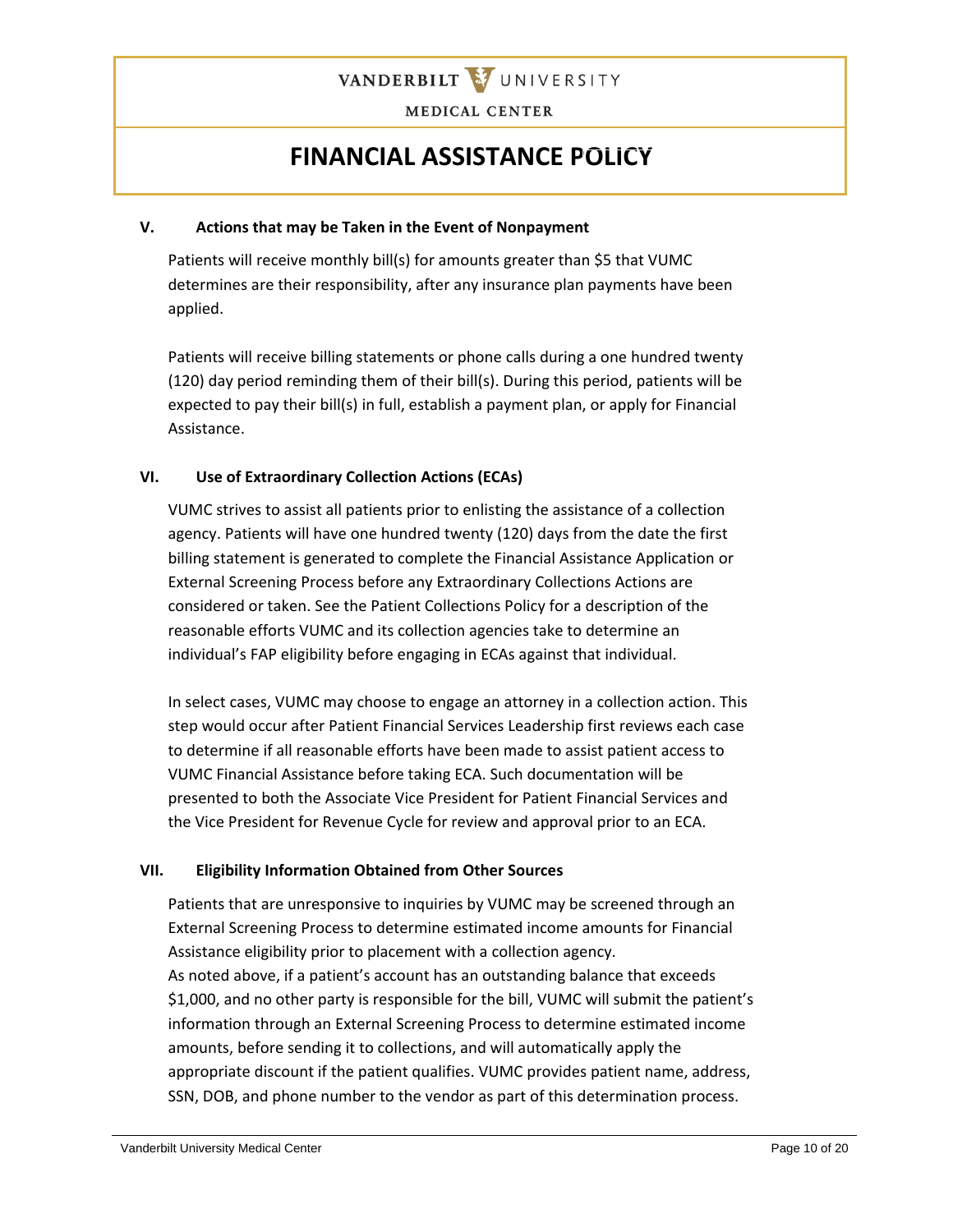

### **FINANCIAL ASSISTANCE POLICY**

#### **VIII. Other Information**

Uninsured patients will be provided an Uninsured Discount regardless of financial status. The Uninsured Patient Discount may be ultimately reclassified as a Financial Assistance Discount if the patient subsequently meets the qualifications described in this policy.

If a patient is determined to be eligible for financial assistance, through submission of a complete Financial Assistance application, the SearchAmerica screening process or other means, financial assistance will be applied to all open self-pay balances for Eligible Health Care Services.

VUMC will refund payments made for Eligible Health Care Services within the financial assistance application period where the amount exceeds the amount for which the patient is personally responsible for paying after applying the level of financial assistance for which the patient qualifies.

It is routine and customary for VUMC patients to receive scripts for pharmaceuticals to facilitate their care post discharge as a component of their on-going care plan. The nature of the discharge process is transitional and designed to effectively and efficiently arrange for the patient's care in the next venue. Discharge Medications to be obtained at a Retail Pharmacy are a key component of the patient care transition. However, Retail Pharmacies follow a point-of-sale model requiring settlement of obligations prior to dispensing of the drugs which is a potential barrier to patient care transitions. Thus, VUMC allows professionals involved in a patient's clinical care to deem a patient as eligible for financial assistance to receive Discharge Medications without expectation of payment. Discharge Medications can be provided free of charge to patients for a specific period of time at the request of Social Services, Physicians, Nurses, Pharmacist, Care Managers, or their licensed clinicians.

VUMC community outreach efforts to care for the uninsured in the greater Nashville area include both clinics operated directly by VUMC such as the Shade Tree Clinic, Nurse Practitioner outreach clinic (a.k.a Clinic at Mercury Courts) for select patients and Homeless Street Clinic, as well as collaborative efforts with other independent charities including the Siloam Clinic. VUMC's clinical commitment to these patients can range from providing patients free prescription drugs to accepting referrals for higher acuity clinical services without the expectation of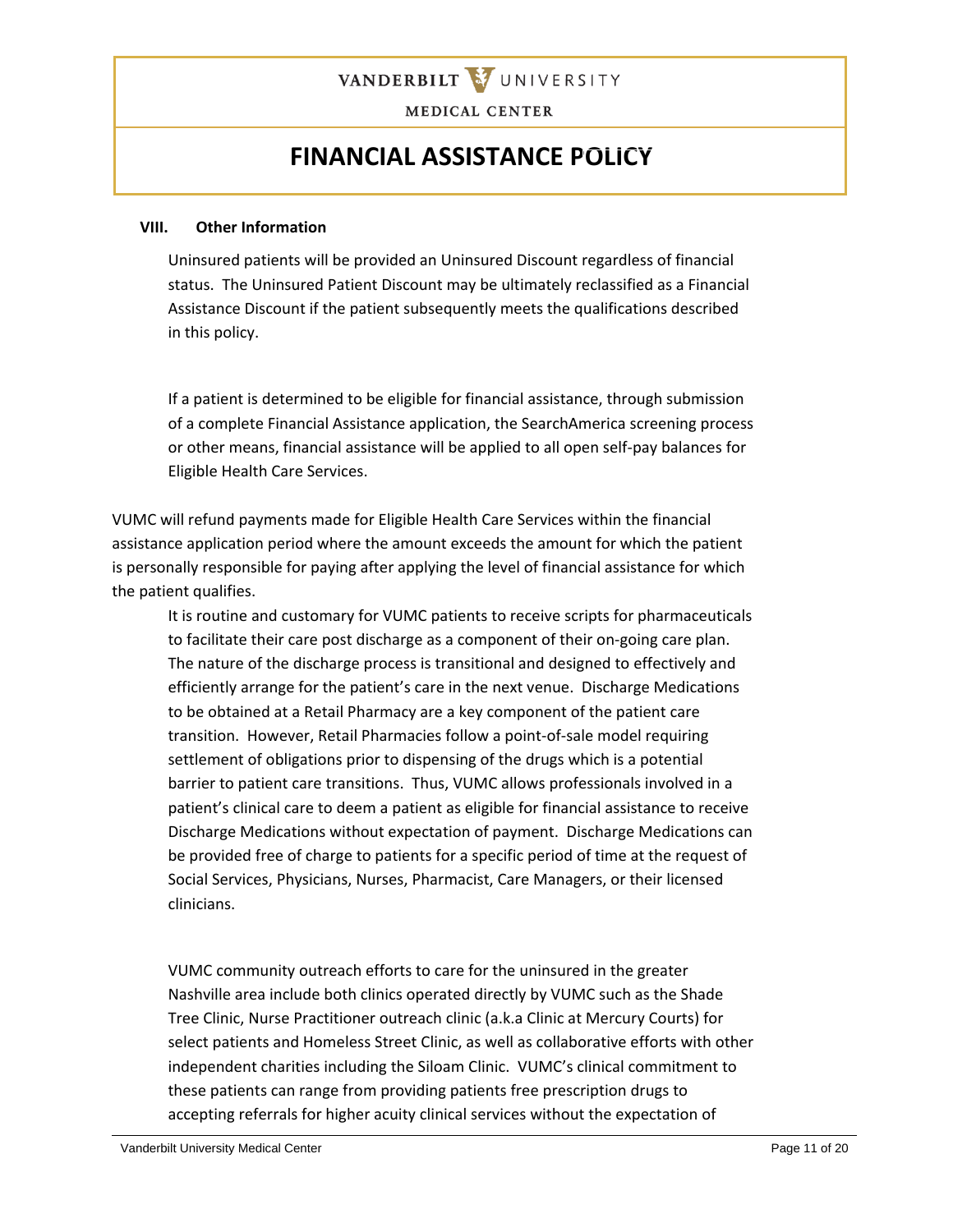

### **FINANCIAL ASSISTANCE POLICY**

payment. Patients served at these clinics or who are referred to VUMC are eligible for financial assistance using VUMC's standard charity process. Health Care Sharing Ministries (HCSM) policies are treated as non-contracted payors and not managed as a traditional insurance plan; therefore, this is not balance billing. As a courtesy to the patient, VUMC allows 45 days for receiving payment from the HCSM, before the account is moved to the **Next Responsible Party** (NRP).

- Financial Assistance is not available to patients with active HCSM coverage when the HCSM denies payment, except as specified below.
- Financial Assistance *may* be considered if HCSM denies all or part of the charges for No Benefits Available.

VUMC Patient Financial Services staff makes the final determination about financial assistance. An appeals process is available to individuals and requires completion of the appeals application. The application and instructions for submission are included in Appendix C.

For patients receiving eligible healthcare services who qualify or qualified for Medicaid and whose States' Medicaid Program has been deemed bankrupt, VUMC will immediately write off 100% of unpaid balances to Financial Assistance. The patient will not be required to complete a Financial Assistance application since they were deemed Medicaid qualified in the corresponding State.

Any exceptions to this policy must be approved by the VUMC Chief Executive Officer and / or the VUMC Chief Financial Officer.

Financial Assistance is calculated according to the Federal Poverty Guidelines set forth in Appendix B.

### **Contact Information**

If you need assistance with completing a Financial Assistance application or have questions about financial assistance in general or the eligibility process, patients may email financial.assistance@vumc.org or contact:

Revenue Cycle-Office of Finance

3841 Green Hills Village Drive, Suite 200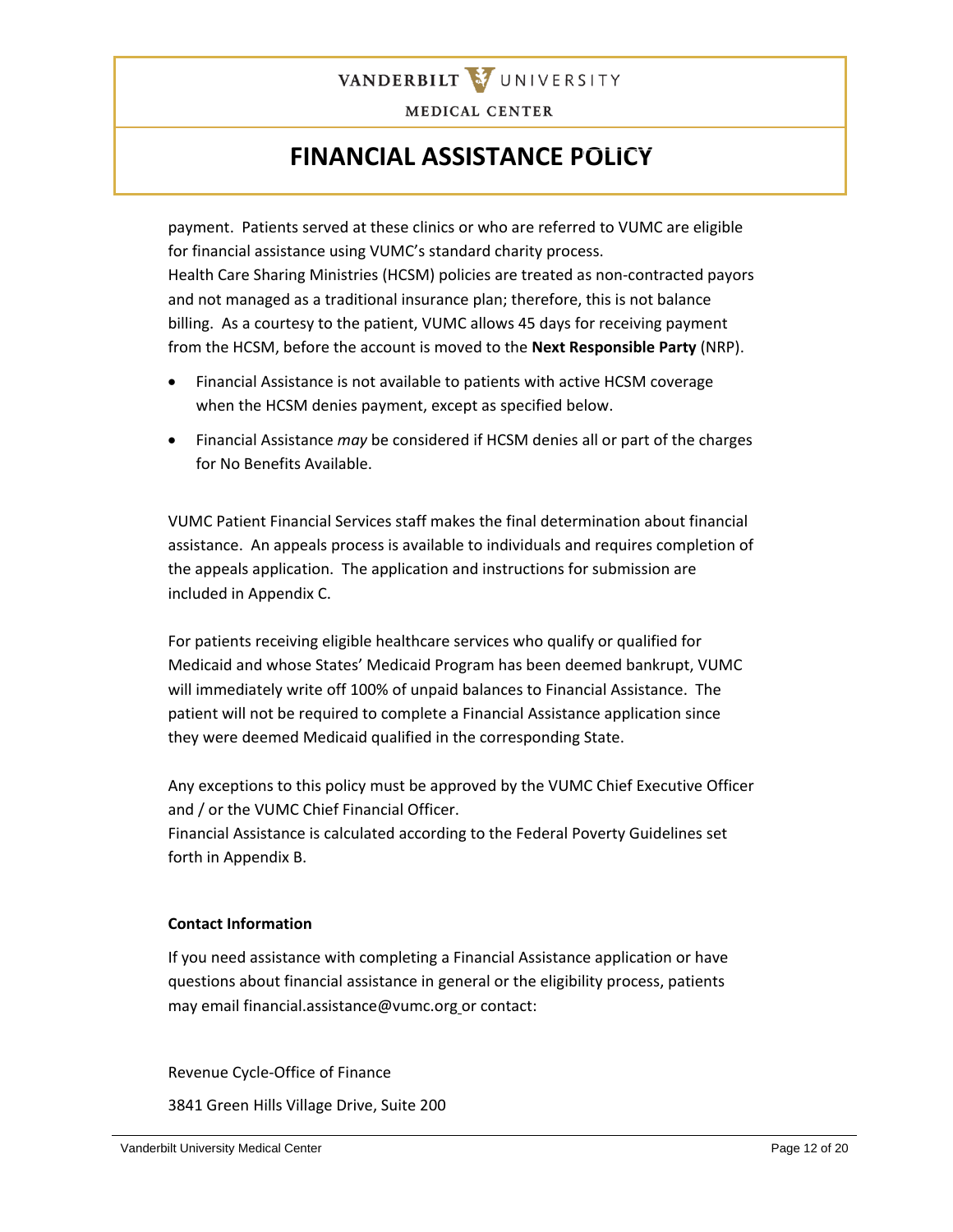

# **FINANCIAL ASSISTANCE POLICY**

Nashville, TN 37215

(615) 936-0910

For services provided at the following facilities:

- Vanderbilt Wilson County Hospital [https://www.vanderbiltwilsoncountyhospital.com/pay-your](https://www.vanderbiltwilsoncountyhospital.com/pay-your-bill)[bill](https://www.vanderbiltwilsoncountyhospital.com/pay-your-bill)
- Vanderbilt Bedford Hospitalhttps://www.vanderbiltbedfordhospital.com/pay-your-bill
- Vanderbilt Tullahoma-Harton Hospital [https://www.vanderbilttullahomahartonhospital.com/pay](https://www.vanderbilttullahomahartonhospital.com/pay-your-bill)[your-bill](https://www.vanderbilttullahomahartonhospital.com/pay-your-bill)

### **EXHIBITS:**

Appendix A: Services Excluded from Eligible Health Care Services

Appendix B: 2022 Vanderbilt University Medical Center Charity Guidelines

Appendix C: Financial Assistance Application

- Appendix D: Financial Assistance Appeal Application
- Appendix E: Catastrophic Care Guidelines
- Appendix F: Amounts Generally Billed (AGB)
- Appendix G: List of Providers Covered/Not Covered by VUMC Financial Assistance Policy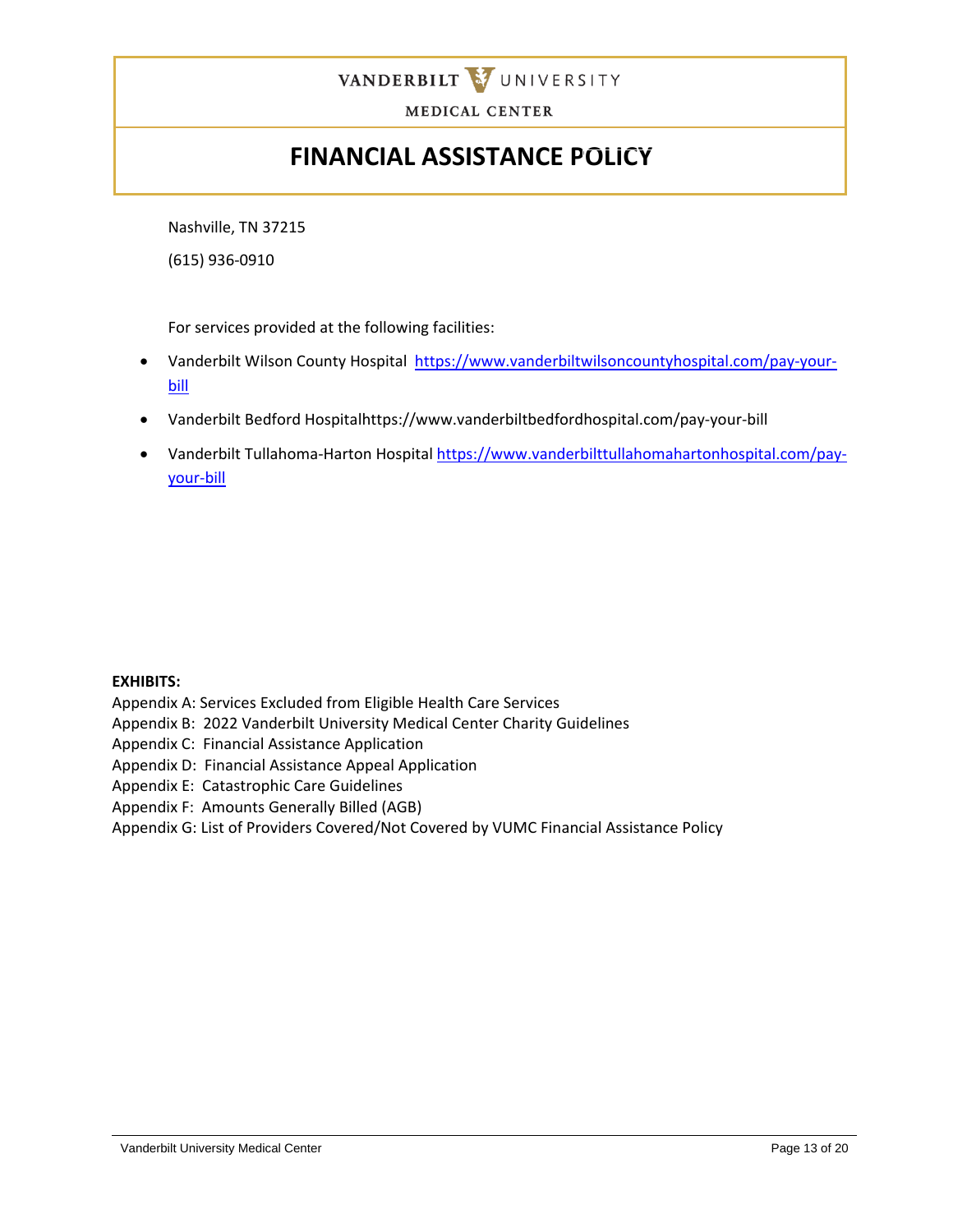

# **FINANCIAL ASSISTANCE POLICY**

#### **APPENDIX A: SERVICES EXCLUDED FROM ELIGIBLE HEALTH CARE SERVICES**

The following services are excluded from the definition of "Eligible Health Care Services" and are not covered by the Financial Assistance Policy:

- Non-Covered Services \*
- Cosmetic services or elective services that are not medically necessary;
- Market Sensitive services where Alternative Pricing has been developed and deployed;
- Experimental Services;
- Transplant Services;
- Drugs Therapies reviewed by the ERT Sub-Committee of P&T Committee;
- Retail Health Clinic Services;
- Retail and Specialty Pharmacy items
- Vanderbilt Health On-Call Services; and
- Vanderbilt Birth Services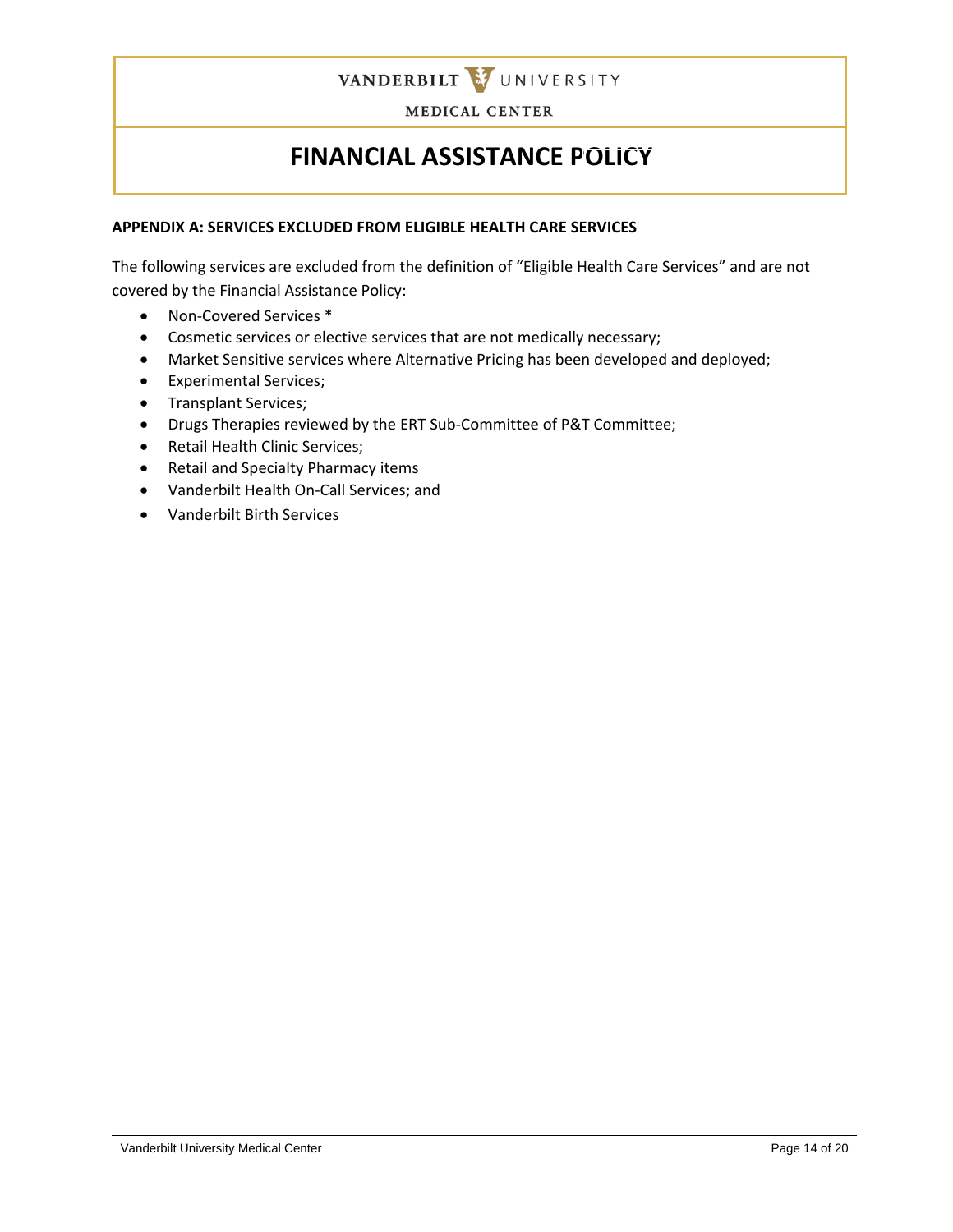

# **FINANCIAL ASSISTANCE POLICY**

#### **APPENDIX B: 2022 Vanderbilt University Medical Center Charity Care Guidelines**

| 2022 Vanderbilt Univervsity Medical Center Charity Care Guidelines<br><b>Effective 01/12/2022</b> |                  |     |                                                                                                            |           |           |                             |                                    |
|---------------------------------------------------------------------------------------------------|------------------|-----|------------------------------------------------------------------------------------------------------------|-----------|-----------|-----------------------------|------------------------------------|
|                                                                                                   | 2022             |     | 100% of Estimated Patient Liability                                                                        |           |           |                             | 85% of Estimated Patient Liability |
| Family                                                                                            | Poverty          |     | <b>Household Income</b>                                                                                    |           |           | <b>Household Income</b>     |                                    |
| <b>Size</b>                                                                                       | <b>Guideline</b> |     | Between FPL 0-225%                                                                                         |           |           | <b>Between FPL 226-250%</b> |                                    |
| 1                                                                                                 | \$13,590         | \$0 | &                                                                                                          | \$30,578  | \$30,579  | &                           | \$33,975                           |
| $\overline{2}$                                                                                    | \$18,310         | \$0 | &                                                                                                          | \$41,198  | \$41,199  | &                           | \$45,775                           |
| 3                                                                                                 | \$23,030         | \$0 | &                                                                                                          | \$51,818  | \$51,819  | &                           | \$57,575                           |
| 4                                                                                                 | \$27,750         | \$0 | &                                                                                                          | \$62,438  | \$62,439  | &                           | \$69,375                           |
| 5                                                                                                 | \$32,470         | \$0 | &                                                                                                          | \$73,058  | \$73,059  | &                           | \$81,175                           |
| 6                                                                                                 | \$37,190         | \$0 | &                                                                                                          | \$83,678  | \$83,679  | &                           | \$92,975                           |
| 7                                                                                                 | \$41,910         | \$0 | &                                                                                                          | \$94,298  | \$94,299  | &                           | \$104,775                          |
| 8                                                                                                 | \$46,630         | \$0 | &                                                                                                          | \$104,918 | \$104,919 | &                           | \$116,575                          |
| Each                                                                                              |                  |     |                                                                                                            |           |           |                             |                                    |
| additional                                                                                        |                  | \$0 | &                                                                                                          |           |           |                             |                                    |
| family                                                                                            | \$4,720          |     |                                                                                                            | \$10,620  | \$10,621  | &                           | \$11,800                           |
| member add                                                                                        |                  |     |                                                                                                            |           |           |                             |                                    |
|                                                                                                   |                  |     | 2022 Charity Guidelines are based on 2022 U.S. Department of Health and Human Servicese Poverty Guidelines |           |           |                             |                                    |
| effective January 12, 2022.                                                                       |                  |     |                                                                                                            |           |           |                             |                                    |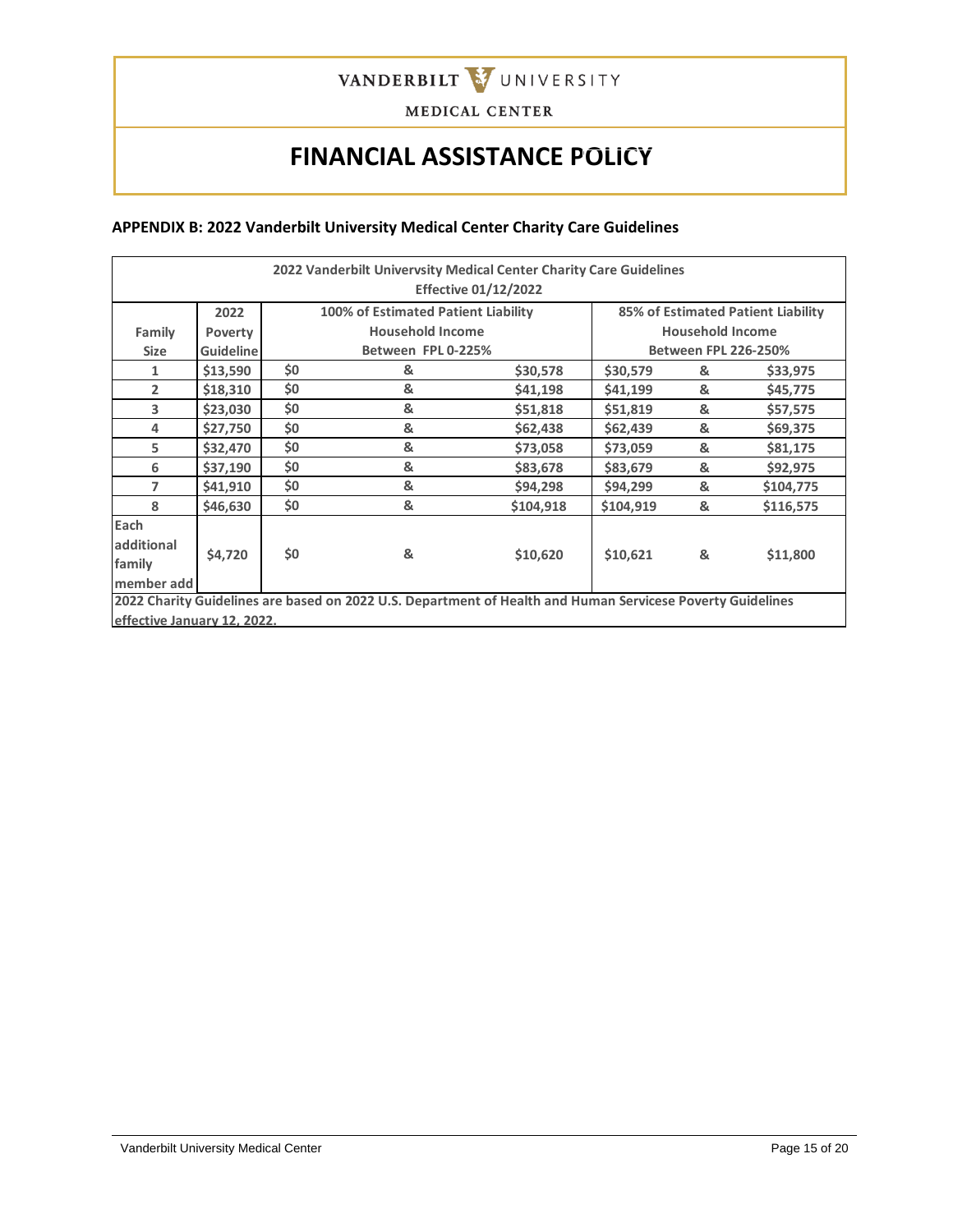

### **FINANCIAL ASSISTANCE POLICY**

#### **APPENDIX C: FINANCIAL ASSISTANCE APPLICATION**

#### **VANDERBILT** VUNIVERSITY

MEDICAL CENTER

#### **Vanderbilt University Medical Center Financial Assistance Application**

VUMC is committed to care for all patients regardless of their ability to pay. Patients who are unable to pay for services may be eligible for<br>financial assistance. Please complete and return the following form to be evalu

| <b>Services Dates</b>      | <b>Account Number(s)</b>                                                                                                                                                             |
|----------------------------|--------------------------------------------------------------------------------------------------------------------------------------------------------------------------------------|
|                            |                                                                                                                                                                                      |
| <b>Service Location(s)</b> |                                                                                                                                                                                      |
|                            |                                                                                                                                                                                      |
|                            |                                                                                                                                                                                      |
|                            |                                                                                                                                                                                      |
|                            |                                                                                                                                                                                      |
|                            | <b>Vanderbilt Medical Center (VUMC)</b><br><b>Vanderbilt Wilson County Hospital (VWCH)</b><br><b>Vanderbilt Tullahoma-Harton (VTHH)</b><br><b>Vanderbilt Bedford Hospital (VBCH)</b> |

**Patient/Responsible Party** 

| Name (First, Middle, Last)                                       |                                         |                                                                   |                                        | Birth Date (Month DD, YYYY)<br><b>Social Security Number</b> |              |                       |                                                     |                                                                                                                                             |
|------------------------------------------------------------------|-----------------------------------------|-------------------------------------------------------------------|----------------------------------------|--------------------------------------------------------------|--------------|-----------------------|-----------------------------------------------------|---------------------------------------------------------------------------------------------------------------------------------------------|
| <b>Address</b><br>City                                           |                                         |                                                                   |                                        |                                                              | <b>State</b> |                       | <b>ZIP Code</b>                                     |                                                                                                                                             |
| Household Size (Patient, Spouse, and Dependents)<br>Phone        |                                         |                                                                   |                                        |                                                              |              | <b>Marital Status</b> |                                                     |                                                                                                                                             |
| <b>Employment Status</b><br><b>Employed</b><br><b>Unemployed</b> | <b>Employer Name</b>                    | Are you a student? Its this the result of an auto<br>Yes  <br>No. | or work-related accident?<br>Yes<br>No |                                                              |              |                       | assistance application approval process.            | If "yes" to auto or work-related accident, please click here. Answering<br>these questions will move you to the next part of your financial |
| <b>Employment Length</b>                                         | Unemployed Date/Length (Month DD, YYYY) |                                                                   |                                        |                                                              | Yes          | <b>No</b>             | Are you claimed on another tax return?              |                                                                                                                                             |
|                                                                  |                                         |                                                                   |                                        |                                                              |              |                       | (If yes provide tax returns of those being claimed) |                                                                                                                                             |

**Spouse/Partner** 

| Name (First, Middle, Last)                                                                                                                                                                                                                                                                                                                                                                     |  |  | <b>Social Security Number</b><br>Birth Date (Month DD, YYYY) |                                 |  |                       |           |                                                                                               |  |
|------------------------------------------------------------------------------------------------------------------------------------------------------------------------------------------------------------------------------------------------------------------------------------------------------------------------------------------------------------------------------------------------|--|--|--------------------------------------------------------------|---------------------------------|--|-----------------------|-----------|-----------------------------------------------------------------------------------------------|--|
| <b>Address</b>                                                                                                                                                                                                                                                                                                                                                                                 |  |  | City                                                         | <b>ZIP Code</b><br><b>State</b> |  |                       |           |                                                                                               |  |
| Phone<br>Household Size (Patient, Spouse, and Dependents)                                                                                                                                                                                                                                                                                                                                      |  |  |                                                              |                                 |  | <b>Marital Status</b> |           |                                                                                               |  |
| Are you a student? Is this the result of an auto<br><b>Employer Name</b><br><b>Employment Status</b><br>or work-related accident?<br>If "yes" to auto or work-related accident, please click here. Answering<br>these questions will move you to the next part of your financial<br><b>Employed</b><br>Yes<br>Yes<br>assistance application approval process.<br><b>Unemployed</b><br>No<br>No |  |  |                                                              |                                 |  |                       |           |                                                                                               |  |
| <b>Employment Length</b>                                                                                                                                                                                                                                                                                                                                                                       |  |  | Unemployed Date/Length (Month DD, YYYY)                      |                                 |  | Yes                   | <b>No</b> | Are you claimed on another tax return?<br>(If yes provide tax returns of those being claimed) |  |

#### Dependents (If more than 3 dependents use separate page)

| <b>Full Name</b> | <b>Relationship</b> | Birth Date (Month DD, YYYY) |
|------------------|---------------------|-----------------------------|
|                  |                     |                             |
| $\sim$           |                     |                             |
|                  |                     |                             |

#### Certification

Curving that illumination listed is true and correct to the best of my knowledge. I understand that the information is to be used to ascertain my ability to explicit the state of the state of the state of the state of the

|                                                                                                                                                                               | <b>Patient/Responsible Party Signature</b> | Date (Month DD, YYYY) |  |
|-------------------------------------------------------------------------------------------------------------------------------------------------------------------------------|--------------------------------------------|-----------------------|--|
|                                                                                                                                                                               | <b>Spouse/Partner Signature</b>            | Date (Month DD, YYYY) |  |
| In 4 to 6 weeks, we will receive a letter to inform you if you are alighte for financial arristance. If you receive an announced letter, it does not mean that all remines at |                                            |                       |  |

In 4 to 6 weeks, you will receive a letter to inform you if you are eligible for financial assistance. If you receive an approval letter, it does not mean that all services at<br>VOIAC are approved or that future services wil peal

Revenue Cycle Department of Finance<br>3841 Green Hills Village Drive, Suite 200 Man Green Hubble High High State 20<br>
[615] 936 0910 Phone<br>
[615] 936 0910 Phone<br>
[615] 936-0020 - Fax<br>
FINANCIAL ASSISTANCE/WUME ORG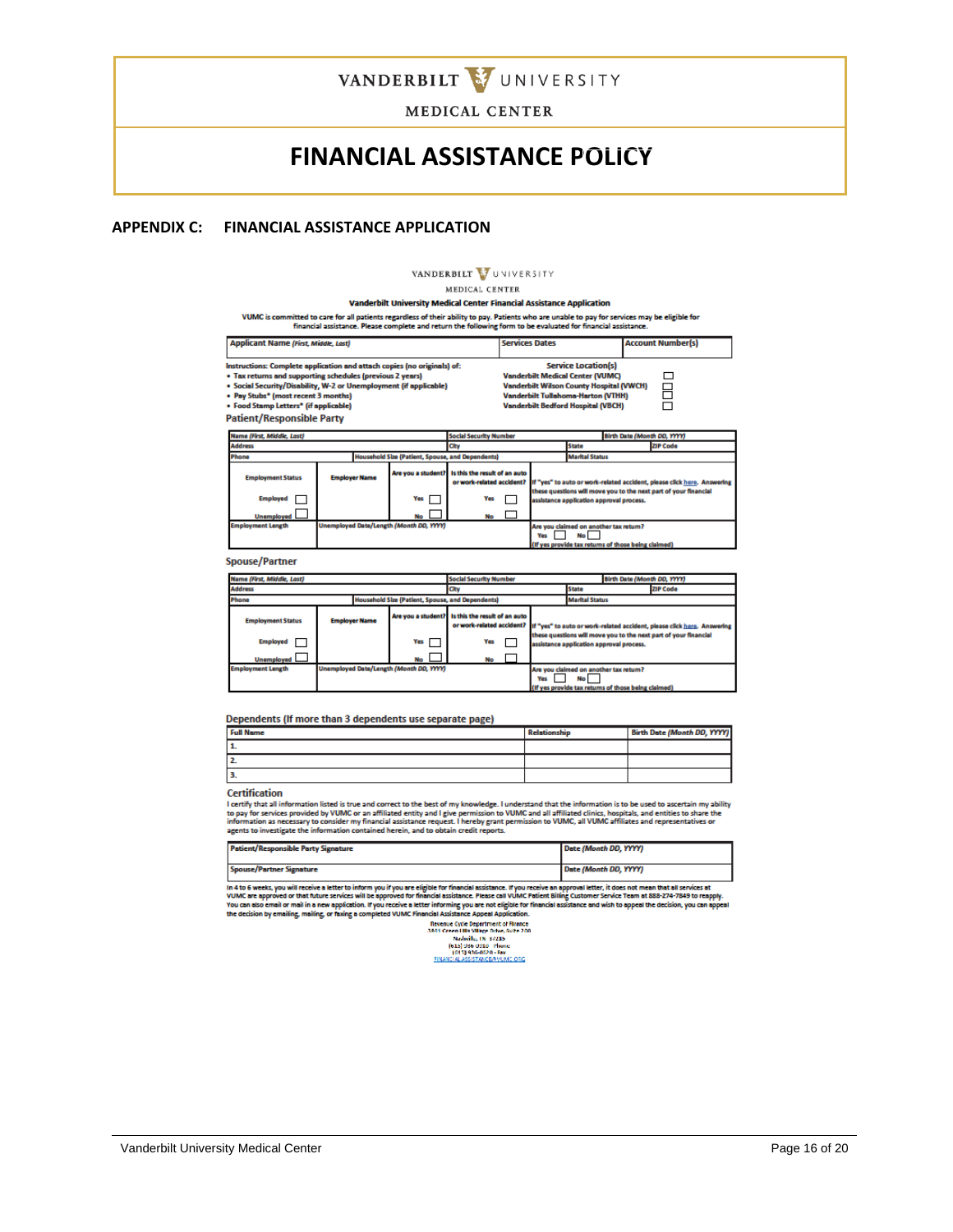

### **FINANCIAL ASSISTANCE POLICY**

#### **APPENDIX D: FINANCIAL ASSISTANCE APPEAL APPLICATION**

VANDERBILT VUNIVERSITY

MEDICAL CENTER

Vanderbilt University Medical Center Appeal Request For Financial Assistance

VUMC is committed to care for all patients regardless of their ability to pay. Patients who are unable to pay for services may be eligible for financial assistance. Please complete and return the following form to be evaluated for financial assistance.

| <b>Applicant Name (First, Middle, Last)</b>                             | <b>Services Locations and Dates</b>   | <b>Account Number(s)</b> |
|-------------------------------------------------------------------------|---------------------------------------|--------------------------|
|                                                                         |                                       |                          |
| Instructions: Complete application and attach copies of (no originals): |                                       |                          |
| • Tax returns and supporting schedules (previous 2 years)               | • Pay stubs* (most recent 3 months)   |                          |
| • Social Security/Disability* (if applicable)                           | • Food Stamp Letters" (if applicable) |                          |
| • W-2 or Unemployment Statements"                                       |                                       |                          |

**NOTARIZED LETTERS ARE NOT ACCEPTED** 

**Patient/Responsible Party** 

| Name (First, Middle, Last)                                |                                         |                                                  | <b>Social Security Number</b> | Birth Date (Month DD, YYYY)                                                                                  |                                 |                                                     |                                                                                                   |
|-----------------------------------------------------------|-----------------------------------------|--------------------------------------------------|-------------------------------|--------------------------------------------------------------------------------------------------------------|---------------------------------|-----------------------------------------------------|---------------------------------------------------------------------------------------------------|
| <b>Address</b><br>City                                    |                                         |                                                  |                               |                                                                                                              | <b>ZIP Code</b><br><b>State</b> |                                                     |                                                                                                   |
| Phone<br>Household Size (Patient, Spouse, and Dependents) |                                         |                                                  |                               |                                                                                                              | <b>Marital Status</b>           |                                                     |                                                                                                   |
| <b>Employment Status</b>                                  | <b>Employer Name</b>                    | Are you a student? Is this the result of an auto |                               |                                                                                                              |                                 |                                                     | or work-related accident? If "yes" to auto or work-related accident, please click here. Answering |
| <b>Employed</b>                                           |                                         | <b>Yes</b>                                       | Yes                           | these questions will move you to the next part of your financial<br>assistance application approval process. |                                 |                                                     |                                                                                                   |
| <b>Unemployed</b>                                         |                                         | No                                               | No                            |                                                                                                              |                                 |                                                     |                                                                                                   |
| <b>Employment Length</b>                                  | Unemployed Date/Length (Month DD, YYYY) |                                                  |                               | <b>Yes</b>                                                                                                   | No I                            | Are you claimed on another tax return?              |                                                                                                   |
|                                                           |                                         |                                                  |                               |                                                                                                              |                                 | (If yes provide tax returns of those being claimed) |                                                                                                   |

**Appeal/Comments:** 

| <b>Certification</b> |  |  |
|----------------------|--|--|
|                      |  |  |
| $\cdot$              |  |  |
|                      |  |  |
| $\cdot$              |  |  |
| $\mathbf{r}$         |  |  |
| ٠                    |  |  |
|                      |  |  |

I certify that all information listed is true and correct to the best of my knowledge. I understand that the information is to be used to ascertain my ability The computer and momentum instead of the content of the permission to VUMC and all affiliated clinics, hospitals and entities to share the<br>information as necessary to consider my financial assistance request. I hereby gran

| <b>Patient/Responsible Party Signature</b> | Date (Month DD, YYYY) |
|--------------------------------------------|-----------------------|
|                                            |                       |
|                                            |                       |
|                                            |                       |
| <b>Spouse/Partner Signature</b>            | Date (Month DD, YYYY) |
|                                            |                       |
|                                            |                       |

In 4 to 6 weeks, you will receive a letter to inform you if you are eligible for financial assistance for an approved service. If you receive an approval letter, it does<br>not mean that all services at VUMC are approved or t

Revenue Cycle Department of Finance<br>3841 Green Hills Village Drive, Suite 200 NASHVILLE, TN 37215<br>(615) 936-0910 - Phone (615) 936-0620 - Fax<br>FINANCIAL ASSISTANCE PVUN **C.ORG**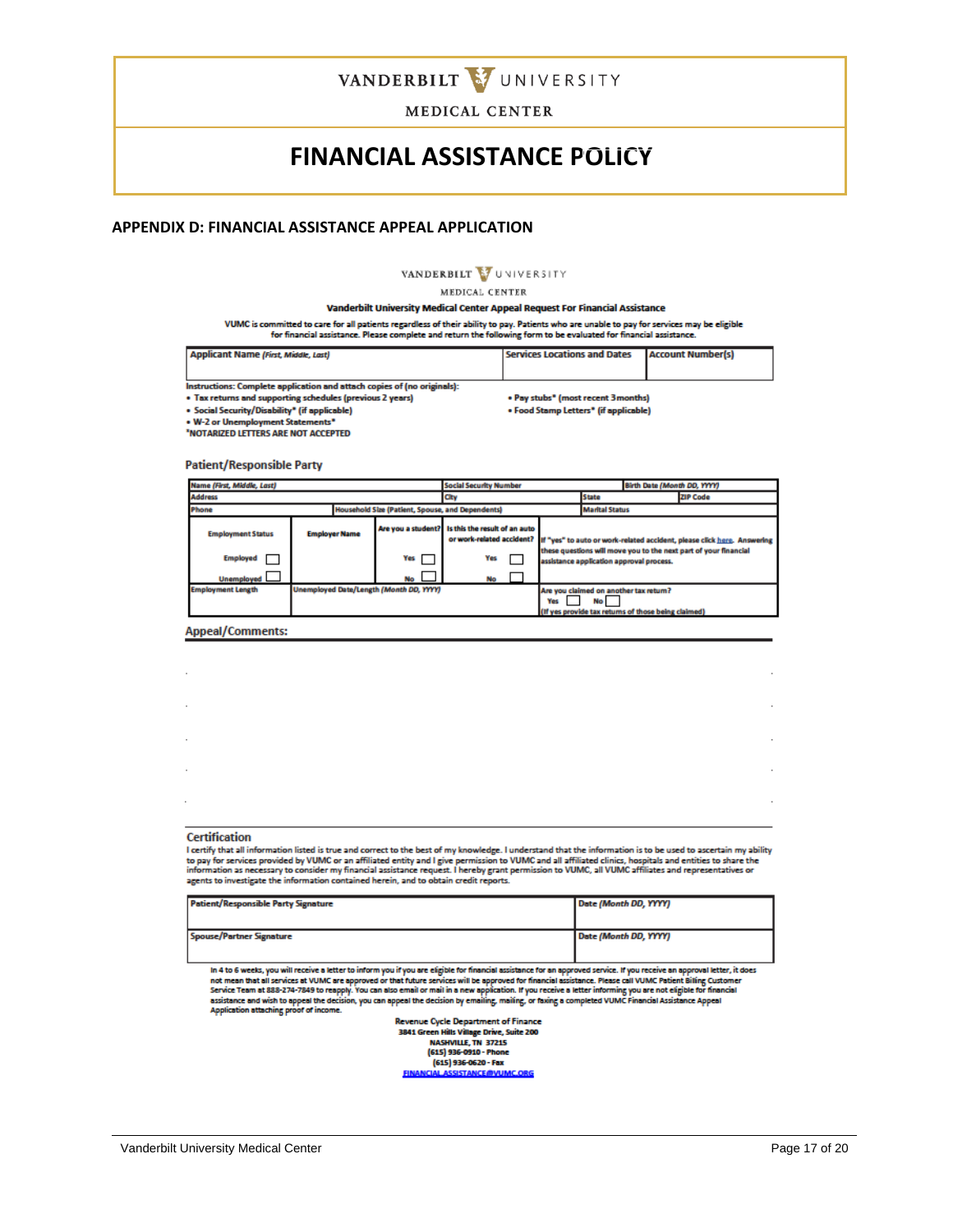

# **FINANCIAL ASSISTANCE POLICY**

#### **APPENDIX E: CATASTROPHIC CARE GUIDELINES**

| <b>Income Level for Household</b> | <b>Payment Requirement</b> |
|-----------------------------------|----------------------------|
| Up to \$50,000 annually           | 15% of annual gross income |
| \$50,001 - \$75,000 annually      | 20% of annual gross income |
| \$75,001 - \$100,000 annually     | 25% of annual gross income |
| Over \$100,000 annually           | 30% of annual gross income |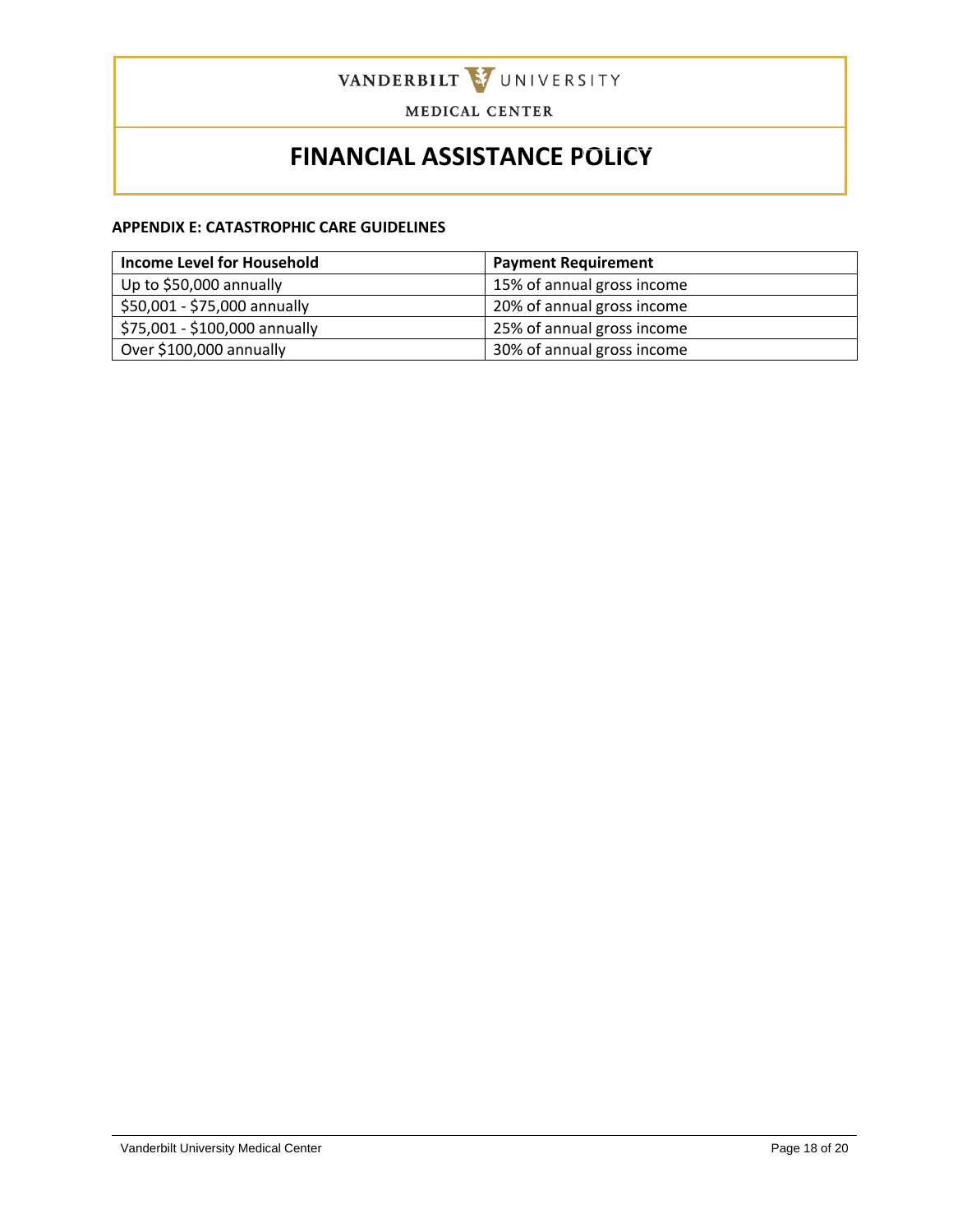

# **FINANCIAL ASSISTANCE POLICY**

#### **APPENDIX F: AMOUNTS GENERALLY BILLED (AGB)**

IRS Section 501(r) requires hospitals to limit the amounts charged for emergency and other medically necessary care provided to individuals eligible for financial assistance to no more than the amounts generally billed (AGB) to insured individuals. VUMC calculates AGB percentages using the "Look-Back" method and including Medicare fee-for-service and all private health insurers that pay claims to VUMC.

#### **Vanderbilt University Medical Center AGB:**

As of April 29, 2022, the AGB percentage for patients who receive services at VUMC based on the period ending December 31, is 30% of total billed charges for Eligible Health Care Services, resulting in a discount of 70%.

#### **Vanderbilt Wilson County Hospital AGB:**

As of April 29, 2022, the AGB percentage for patients who receive services at Vanderbilt Wilson County Hospital, based on the period ending January 31, is 22% of total billed facility charges for Eligible Health Care Services, resulting in a discount of 78%.

### **Vanderbilt Bedford Hospital AGB:**

As of April 29, 2022, the AGB percentage for patients who receive services at Vanderbilt Bedford Hospital, based on the period ending December 31, is 38% of total billed facility charges for Eligible Health Care Services, resulting in a discount of 62%.

#### **Vanderbilt Tullahoma-Harton Hospital AGB:**

As of April 29, 2022, the AGB percentage for patients who receive services at Vanderbilt Tullahoma-Harton Hospital, based on the period ending December 31, is 25% of total billed facility charges for Eligible Health Care Services, resulting in a discount of 75%.